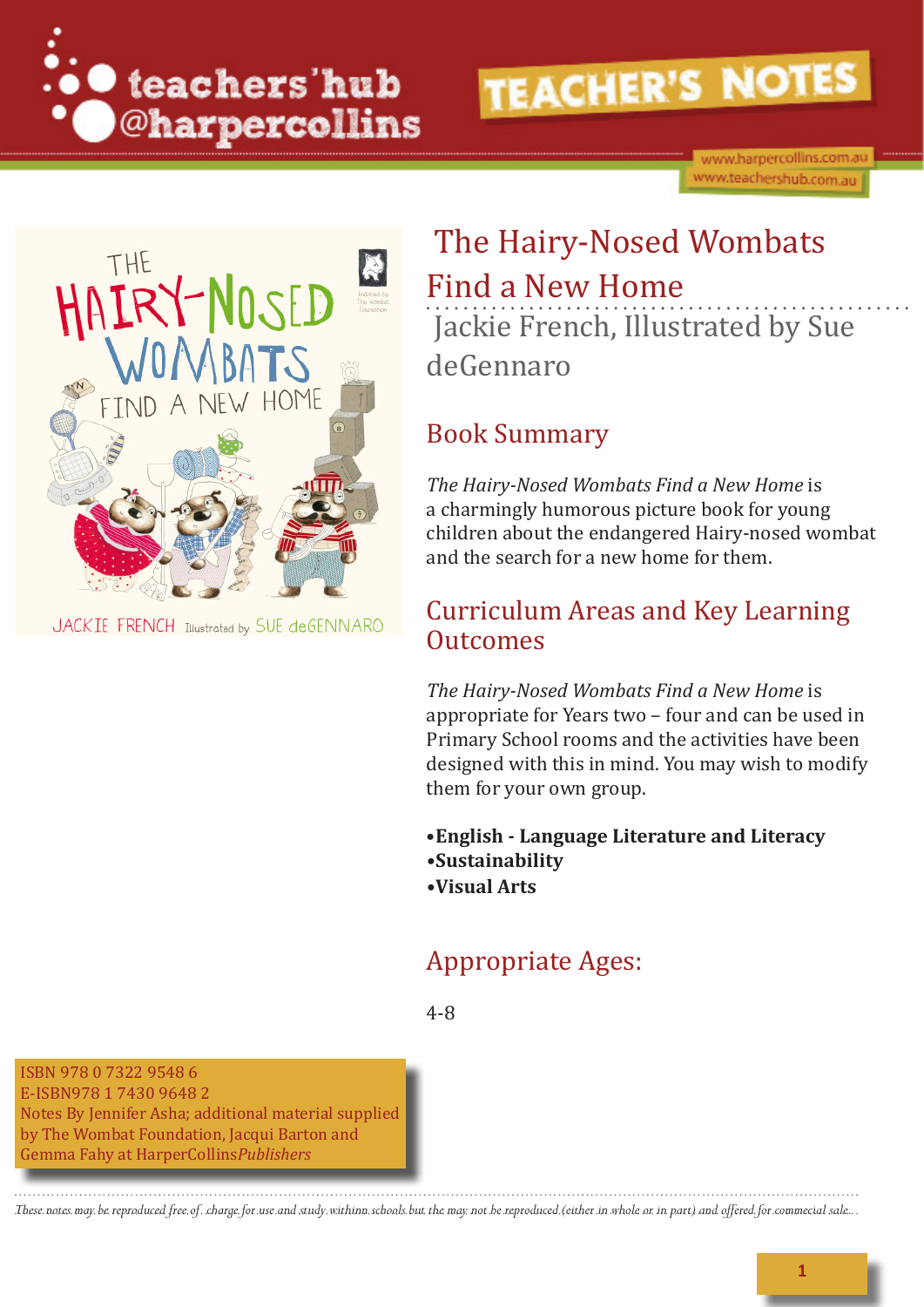



www.harpercollins.com.av www.teachershub.com.au



The Hairy-Nosed Wombats Find a Home Jackie French, Illustrated by Sue deGennaro

# **Contents**

# Themes

•Endangered animals •Moving House •Families •Travel

Study Notes on Themes and Curriculum Topics

•English Literacy •English Language •Visual Arts

Activity Sheets Bibliography About the Author of the Notes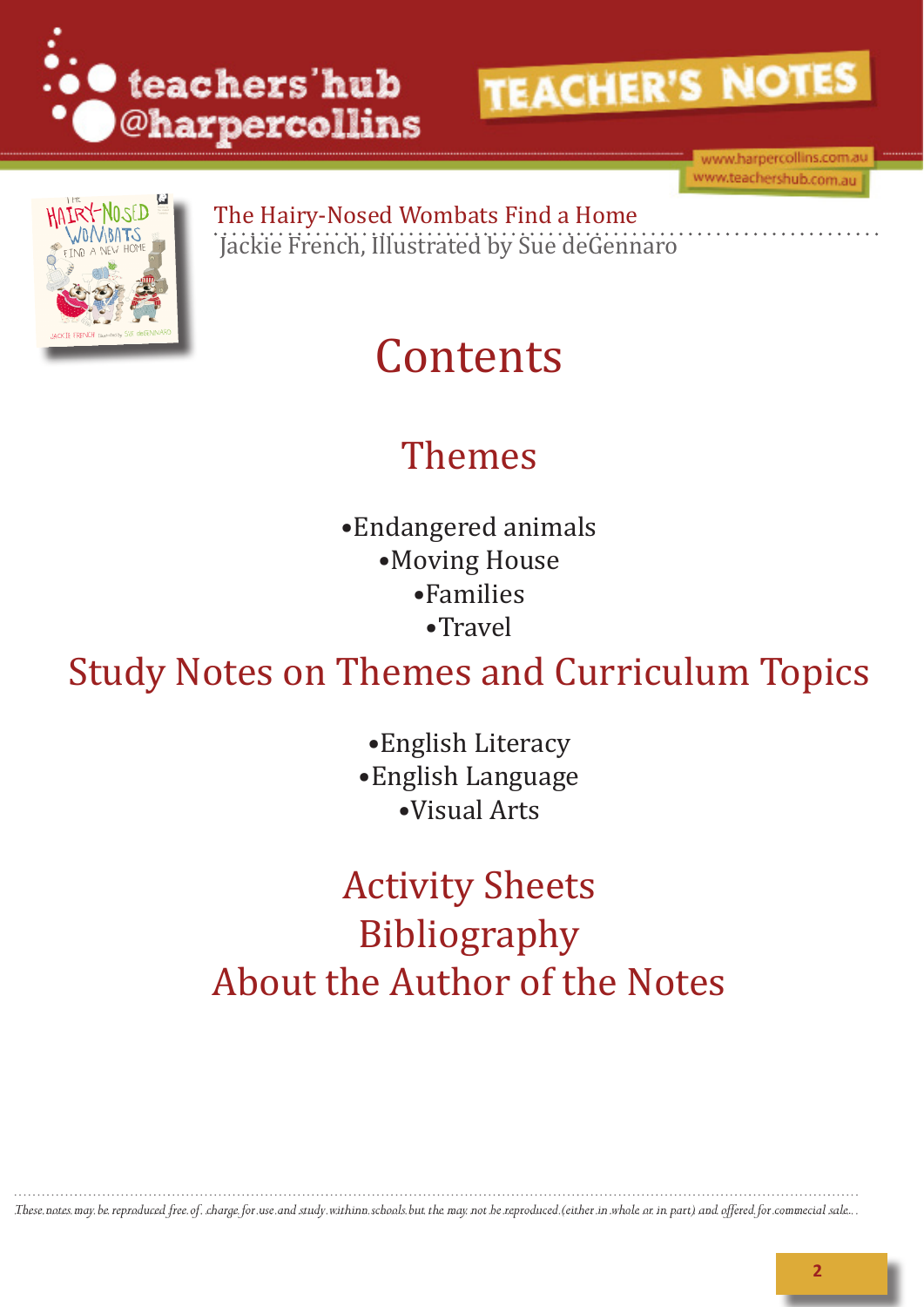

www.harpercollins.com.au www.teachershub.com.au



## The Hairy-Nosed Wombats Find a Home Jackie French, Illustrated by Sue deGennaro

# Introduction

This is the (almost) true story of how finding a happy new home for Hairy-nosed Wombats helped one of the world's most endangered species to breed and thrive again. All author royalties are being donated towards wombat research and care.

## About the Author and Illustrator

Jackie is an award-winning writer, wombat negotiator and the Australian Children's Laureate for 2014-2015. She is regarded as one of Australia's most popular children's authors, and writes across all genres.

 In her capacity as Australian Children's Laureate, 'Share a Story' will be the primary philosphy behind her two-year term.

Jackie French's proceeds from this book will be used to help wombat research. If you would like to help too, either by raising money for research or wombat refuges, or helping as a volunteer, go to www.wombatfoundation.com.au where you'll also find much more information about the fascinating world of Hairy Noses.

You can find out more about Jackie at:

http://www.jackiefrench.com http://www.childrenslaureate.org.au/ Sue deGennaro is an author and an illustrator. Sue's illustrations are quirky and infectiously funny. Sue has worked in many careers (including confectionery, circuses and home renovations!), and now (between making books) she often teaches writing & illustration. She lives in Melbourne

## Author and Illustrator Inspiration:

Jackie writes:

'It is impossible to look at a wombat and not grin. When they walk the front half goes one way and the back half the other, though both go in the same direction when they run. Or decide to bite your leg, which adds a certain spice to turning the hose off at night here. You never know if a brown lump is going to materialise out of the darkness and go chomp.

I became a director of The Wombat Foundation, set up to raise funds to help preserve one of the world's most endangered species, the Northern Hairy-nosed Wombat – even more endangered than the panda – without ever having met a Northern Hairy-nose. I still haven't, though the funds we raise have paid for the DNA hair census (which enables the identification of each individual by analysing the hair left on stickytape strips left at all burrow entrances) that shows that the species is slowly recovering, from about 35 individuals to almost 200 at last count.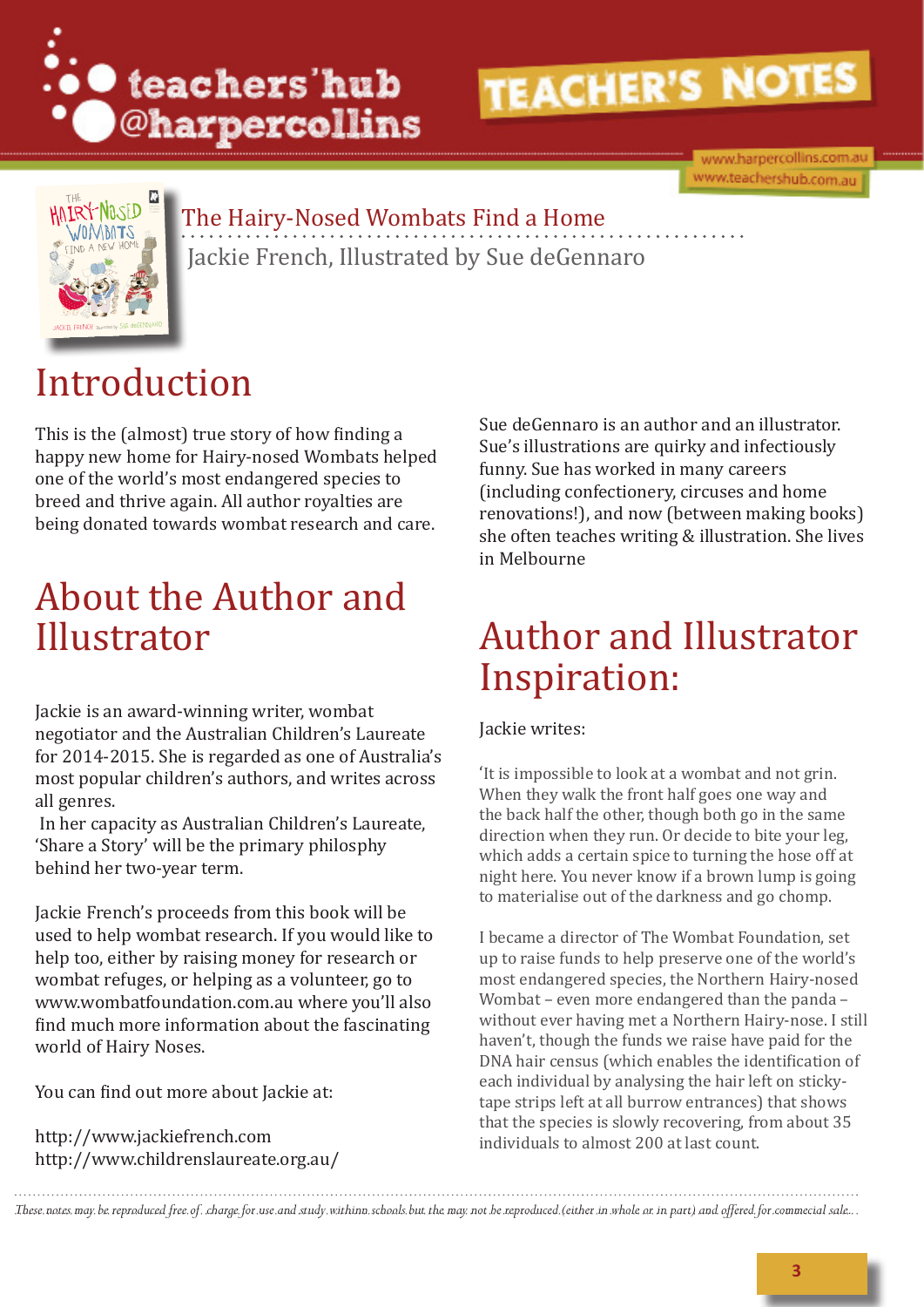

www.harpercollins.com.au www.teachershub.com.au



## The Hairy-Nosed Wombats Find a Home Jackie French, Illustrated by Sue deGennaro

It is a true good news story. Give wombats the things they love – dirt and grass and safety from predators – and they'll do what wombats do best – eat and dig and create new baby wombats.

But the Hairy-noses are far from out of the woods. They need more woodlands – forest with the right soil of the right consistency for their massive burrows – and grass free from weeds. Weeds are now bringing Southern Hairy-noses to the point of being critically endangered too. Far more research is needed to save them.'

#### Sue says:

'Before I started the artwork for this book, I looked at lots and lots of images of Hairy-nosed wombats and even watched a video capture of a baby Hairynose venturing out from its burrow. Although I have never met a Hairy-nosed wombat before it was easy to imagine how heavy, round and solid these wombats were. I started off by sketching round heavy balls, with arm legs and of course a nose. I decided to anthropomorphise the wombats, then I could get them to do very ridiculous things, like ride a bike, drive a bulldozer and eat tinned beans. Each character has its own personality, if you look closely at all the objects around each wombat maybe you too can work out his or her personality/hobbies.

When I think wombat I think joy, and all the wombats I got to meet in the creation of this book made me giggle endlessly, especially Denis, the wombat with the moustache. Whenever I drew Denis he was always so grumpy however on the last page you will see he is just a big marshmallow with babies clambering all over him; behind that very bushy

moustache is a very big smile.

I decided to use collage from the very beginning and when I discovered Washi tape (Japanese masking tape) I knew I had found my characters outfits. For months I dressed and redressed my wombat templates just as you would a cut out paper doll set. For the girl wombat I created her skirt out of a patty pan and some of the boy wombat trousers are made from the inside of envelopes.

Do you have any scrap paper or lolly wrappers that could potentially make great outfits for your wombat characters, what about a ticket stub?

The backgrounds in this book are all imaginary environments for these very funny anthropomorphic wombats. Deciding on what they would have in their burrows was very exciting and some of my favorites include spotty undies and spotted wallpaper, the kitchen sink as part of essential packing and the toy bulldozer. Most of the objects inside their burrows are really similar to the things that are inside my house, even the spotted undies.

Adding detail to my images is such an important way of conveying a visual narrative some of my favorite details include, the buckets and letter-boxes on top of the burrows, the teapots and endless cups of tea and of course a wombats favorite snack – carrots.

Finally my favorite colour combination in this book is pink and green – when these two colours sit side by side they make me really happy. I also love yellow and blue and green and blue together. What are your favorite colour combinations?'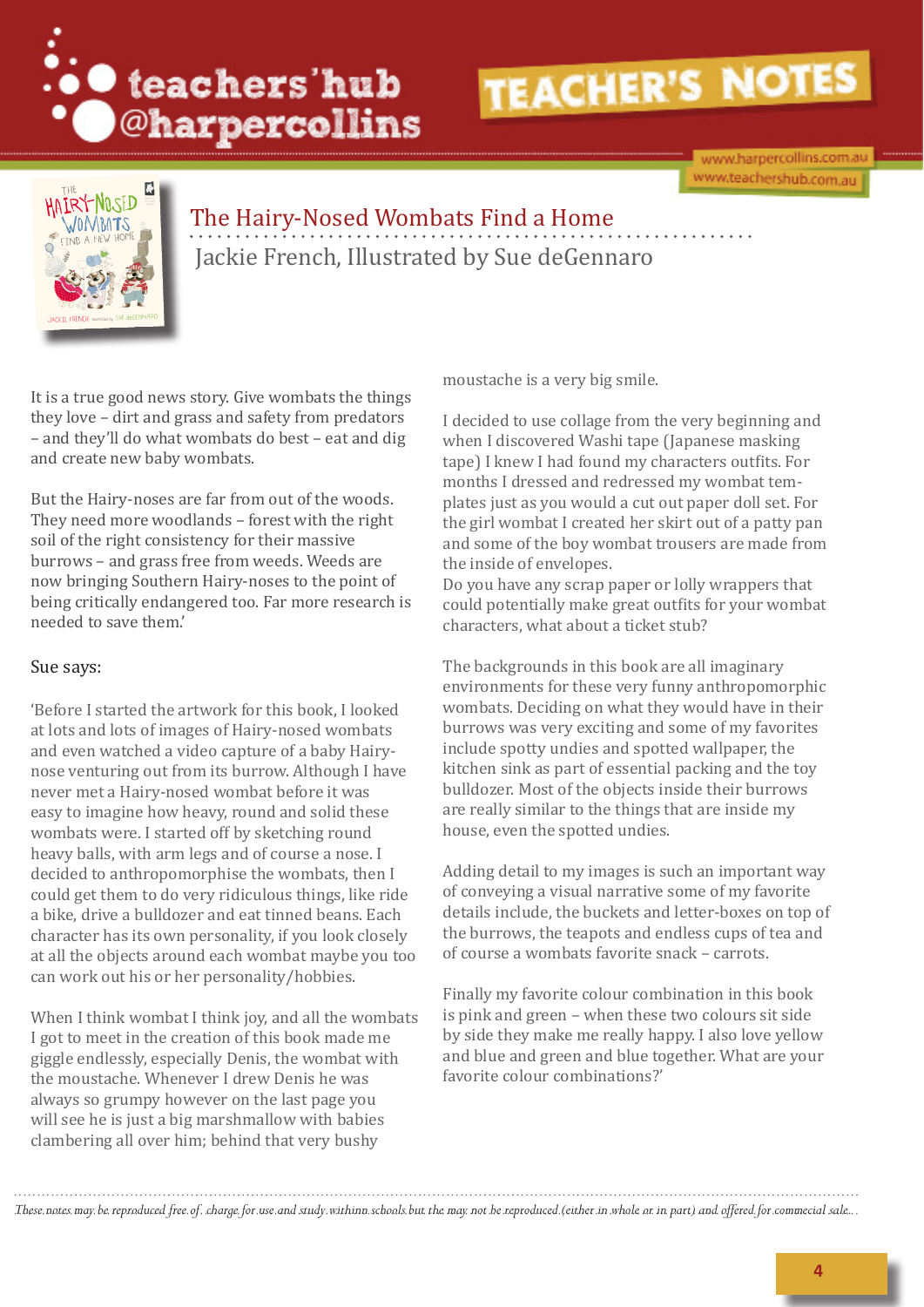

www.harpercollins.com.au www.teachershub.com.au



## The Hairy-Nosed Wombats Find a Home

Jackie French, Illustrated by Sue deGennaro

# The Wombat Foundation

 The Wombat Foundation is a charitable organisation set up to support activities that aim to bring the Northern Hairy-nosed Wombat back from the brink of extinction.

The Northern Hairy-nosed Wombat is one of the world's most endangered species – it is more endangered that the Giant Panda.

Hairy Nosed Day is on the **11th of May** each year. The Wombat Foundation is urging all Australians to Wear Whiskers for Wildlife next Hairy Nosed Day.

Your school might like to get your whiskers on and organise a fund-raising day!

http://wombatresources.com/

A list of online mapping resources.

Northern Hairy-nosed wombat facts

Wildlife Queensland

## Themes

### **Endangered Animals**

Have a look at the cover and the title

**Discussion Point:**  What do you think the book is going to be about?

Northern Hairy-nosed Wombats are **critically endangered**. What does this mean? What is the difference between being **endangered** and **critically endangered**  Who decides on this? How are critically endangered species like the Northern Hairy-nosed Wombat managed?

**Activity:** Make a list of ten endangered Australian fauna

#### **Discussion Points:**

Who is supposed to look after endangered species? Do you think they are successful? What are the species of wombats found in Australia?

**Activity:** On a map of Australia mark where each species currently live. What animals are endangered in your region?

http://www.environment.nsw.gov.au/ threatenedSpeciesApp/AreaHabitatSearch.aspx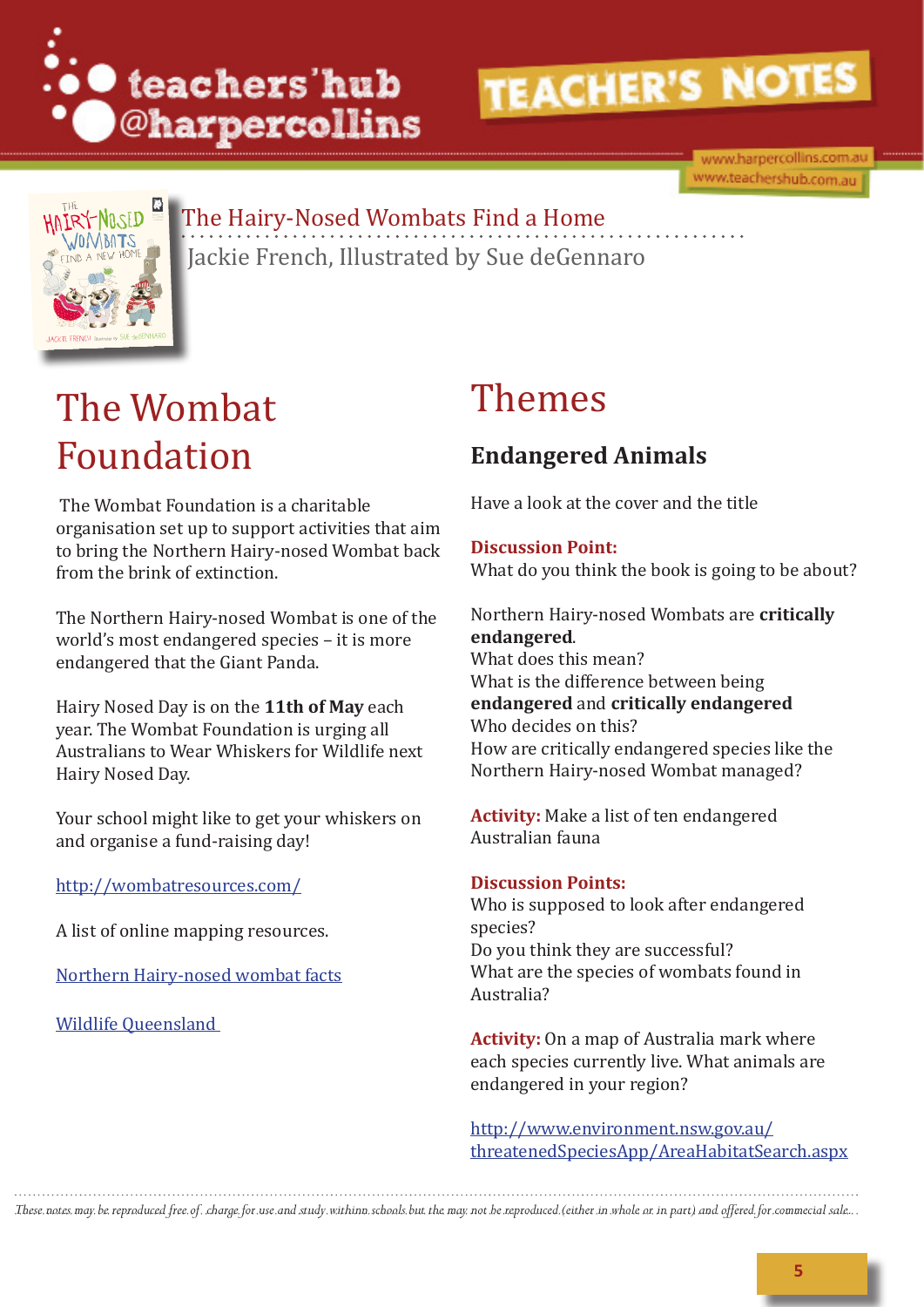

www.harpercollins.com.au www.teachershub.com.au



### The Hairy-Nosed Wombats Find a Home Jackie French, Illustrated by Sue deGennaro

**Activity:** Create poster that bring together facts about Northern Hairy-nose Wombats their **habits, habitats** and **threats to their survival**.

Read about other rare and endangered animals in Australia and compare their plights to that of the Northern Hairy-nosed wombat.

Brainstorm the **basic needs** for survival for humans and animals

**Activity:** Create flow charts to show what happens when those basic needs aren't met. Create another flow chart to show when humans and environmental changes impact on the basic needs.

#### **Moving house**

Moving house can be very exciting, but it can also be very stressful.

#### **Discussion Points:**

What needs to be done when you move house? Why do you think people move houses? Have you ever moved house?

**Activity:** Have a look at pages 6-7 and pages 10-11. The story tells us what the Hairy-nosed wombats need (and don't need) to have a happy home.

In groups of 3-4 discuss what would make an ideal home for wombats, **(also keeping in mind the work done previously on what a Hairy-nosed wombats habits are, their habitats and threats to their survival)** 

On a very large piece of paper, each member of the group works on a section of the Hairy-nosed wombat's new home. (Like the illustrator, you may like to use different types of material to make their homes look really beautiful.)

When your group has finished, compare it with the other homes in the class.

Then have a peak at pages 26-27; the Hairy-nosed wombats have now moved in! How similar are your houses to the ones shown in the book?

#### **Family**

The Hairy-nosed wombats have to find a new home, not only for themselves, but so that one day they can have a beautiful and safe place to raise their families.

Pages 24 -27 show that the move was successful, so successful that the wombats were able to have

'The most special, wiggly, wobbly wonderful wombat of them all!'

Which was then followed by lots more adorable baby wombats!

#### **Discussion Points:**

Why was the baby so important to the story/family of wombats? What do you think the baby signifies? Discuss what new babies mean to students' families and how and why they celebrate new arrivals. Look at the toys the young wombats are playing with. What is their significance?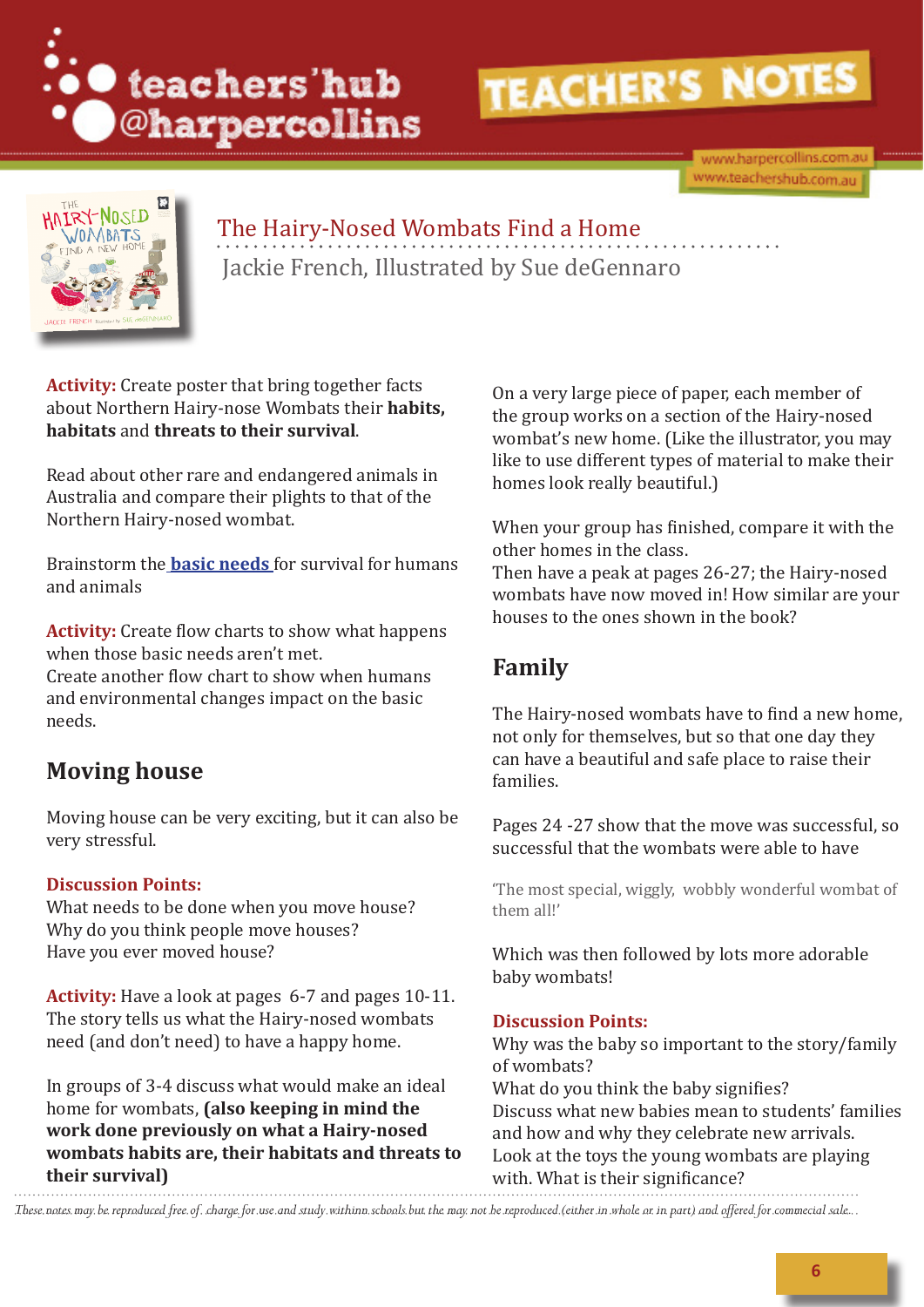

www.harpercollins.com.au www.teachershub.com.au



### The Hairy-Nosed Wombats Find a Home Jackie French, Illustrated by Sue deGennaro

Have you got any younger brothers and sisters? What changes did your family have to make to welcome a new baby?

**Activity:** Imagine what your family would look like if you were Hairy-nosed wombats. Using paint and materials, create a family portrait of your family as the Hairy-nosed versions of themselves.

### **Travel**

When the Hairy-nose wombats are thinking about moving, they consider a lot of different places, including **The Pyramids, The London Eye, The Leaning Tower of Pisa and The Alps**.

**Activity:** Research and discover where these places are in the world. On a map put a mark or a sticker to show what country each of these landmarks are. Then put a sticker where the Northern Hairy-nosed wombats live ... you might remember where they live from the research you did in **The Endangered Species** topic **(see above)**

#### **Discussion Points:**

Are these destinations close together or far apart? Could the Hairy-nosed wombats travel to each of these places from their new home by bike as they did in the book?

If not, how could they get there?

Has anyone in the class been to these landmarks? Or even to the country that these landmarks are?

To start their journey the Hairy-nosed wombats are using maps, a globe and even a telescope (pages 8-9) to figure out the best location for a new home.

#### **Activity: Get Intrepid!**

Grab a notebook, a pencil and a rubber and leave your classroom, walk around and map your school. Have symbols for classrooms, playgrounds, trees and anything else that your school might have When you get back to the classroom, use your research to create a proper map. Then using this map, figure out the quickest routes from your classroom to:

- a) The school gate
- b) Your favourite piece of play equipment
- c)The school canteen
- d) The nearest toilet

# Curriculum Topics

#### **English Literacy**

Read the **True history of the Hairy-Noses** and the author notes at the back of the book.

**Activity:** As a group discuss the actions taken by The Wombat Foundation and Jackie French to help the Hairy-nosed wombats

**Activity:** Brainstorm what you can do to help this species or others of significance to your local area.

These notes may be reproduced free of charge for use and study withinn schools but the may not be reproduced (either in whole or in part) and offered for commecial sale.

**7**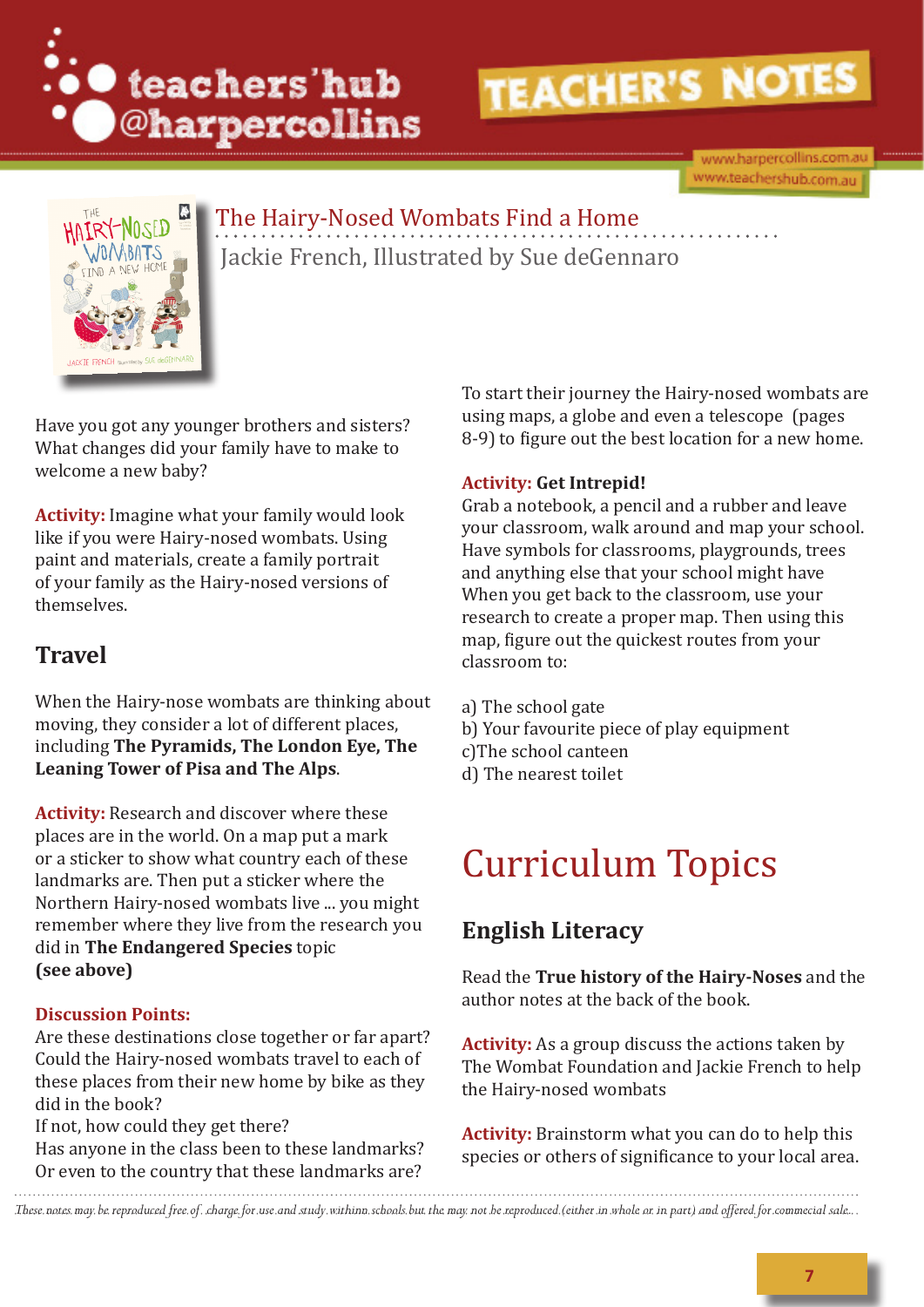

www.harpercollins.com.au www.teachershub.com.au



## The Hairy-Nosed Wombats Find a Home Jackie French, Illustrated by Sue deGennaro

### **Alliteration**

Alliteration is when the same sounds, at the beginning of a word, are repeated. Jackie French has used a lot in this text, for example:

'gobbled the good green grass'

**Activity:** Read the book as a class and find all the examples of alliteration

**Activity:** As a class, get into a circle. The first person starts off with a word, then each member of the class has to go around and alliterate with that word. You have to think of a word in three seconds, if you can't, you're out.

The winner will be crowned for the day as **The most special, wiggly, wobbly, wonderful wombat of them all!** 

**(Teacher, you may like to make a special whiskery badge for this!)**

### **Repetition**

The word **forever** occurs twice in the text, once at the beginning and once at the end.

**Discussion Point:** What actions or decisions turned the Northern Hairy-noses negative 'forever' at the start of the story into a positive 'forever' at the end?

**Discussion Point:** Are there any other words that are repeated in the text?

#### **Tense**

*The Hairy-Nosed Wombats Find a New Home* is written in the **past tense**. Why do you think that is?

#### **Activity: You are the storyteller!**

Write a diary entry for one of the Hairy-nosed wombats, sharing a part of the story in present tense format.

### **Adjectives**

Adjectives are used to describe nouns. In *The Hairy-Nosed Wombats Find a New Home* Jackie French has used some funny and unusual adjectives including:

**whiskery** wildlife **wondrous** wombat adventure **wiggly, wobbly, wonderful** wombat

#### **Activity:**

**Discussion Points:** What do these words mean? What information do these words convey for you?

### **Visual Arts**

Sue deGennaro has created the most gorgeous pictures using a blend of water colour and collage.

#### **Discussion Points:**

Why do you think that she chose to use these techniques? What is the feel that it gives to the book?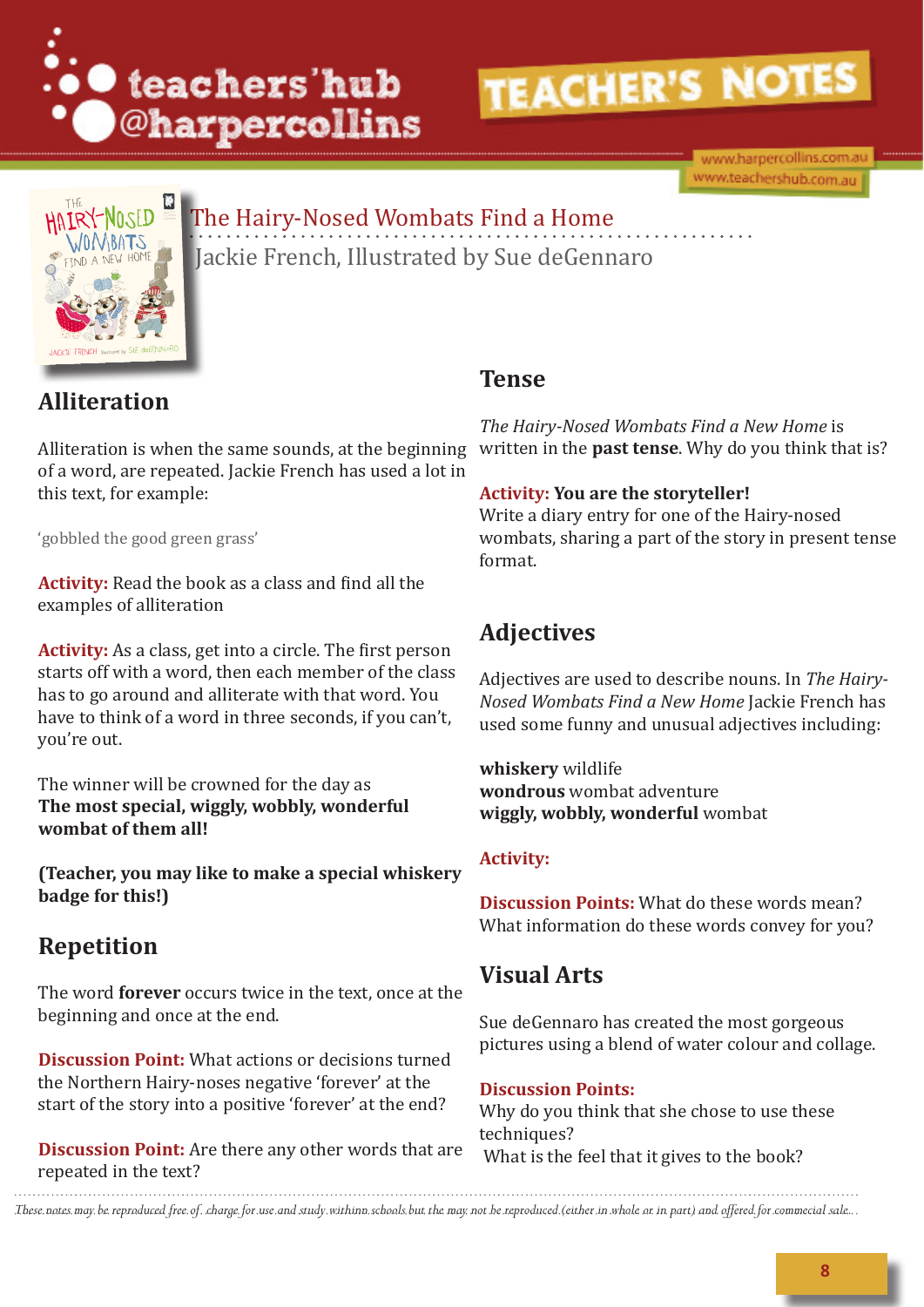

www.harpercollins.com.au www.teachershub.com.au



## The Hairy-Nosed Wombats Find a Home Jackie French, Illustrated by Sue deGennaro

Sue mentions in her illustrator's notes that she used a lot of materials that she finds on her travels.

**Activity:** As a class go through the book and see if you can recognise all the different things that she uses.

She also mentions that she spent a lot of time dressing the wombats:

' In this book I dressed each wombat as you would a cardboard cut-out doll with paper dresses. Using this technique gave me the chance to experiment with endless combinations of shirts and pants until the perfect combination was reached.'

**Activity:** Read Sue's **Illustrator's Note** at the back of the book. Taking your cues from Sue, spend a couple of days keeping your eyes out for bits of paper that you think could be useful.

Have a think about what your ideal place would be. And what you would be doing in that place, eg sleeping, reading, eating

The teacher will take a photograph of you in that position and print it out.

Using a large piece of cardboard and your collected materials, create a beautiful place for yourself.

Then cut out the picture of you that the teacher took and dress yourself using Sue's method. Make sure your outfit is as good as your place! Paste yourself into the scene.

Write a few sentences explaining why this is your favourite place and why you chose your special outfit

**(Teachers, for this activity make sure you have a waiver signed allowing the school to take photos of your class)**

#### In her **Illustrator Inspiration** she mentions:

'Each character has its own personality, if you look closely at all the objects around each wombat maybe you too can work out his or her personality/hobbies.

When I think wombat I think joy, and all the wombats I got to meet in the creation of this book made me giggle endlessly, especially Denis, the wombat with the moustache. Whenever I drew Denis he was always so grumpy. On the last page, however, you will see he is just a big marshmallow with babies clambering all over him; behind that very bushy moustache is a very big smile.'

If you look closely you can see that Sue deGennaro has designed the wombats to be very distinct.

**Activity:** Make a list of all the different wombats in the story. Follow each one throughout the book and see if you figure out a bit about them, what they might like and dislike **(see activity sheet one)**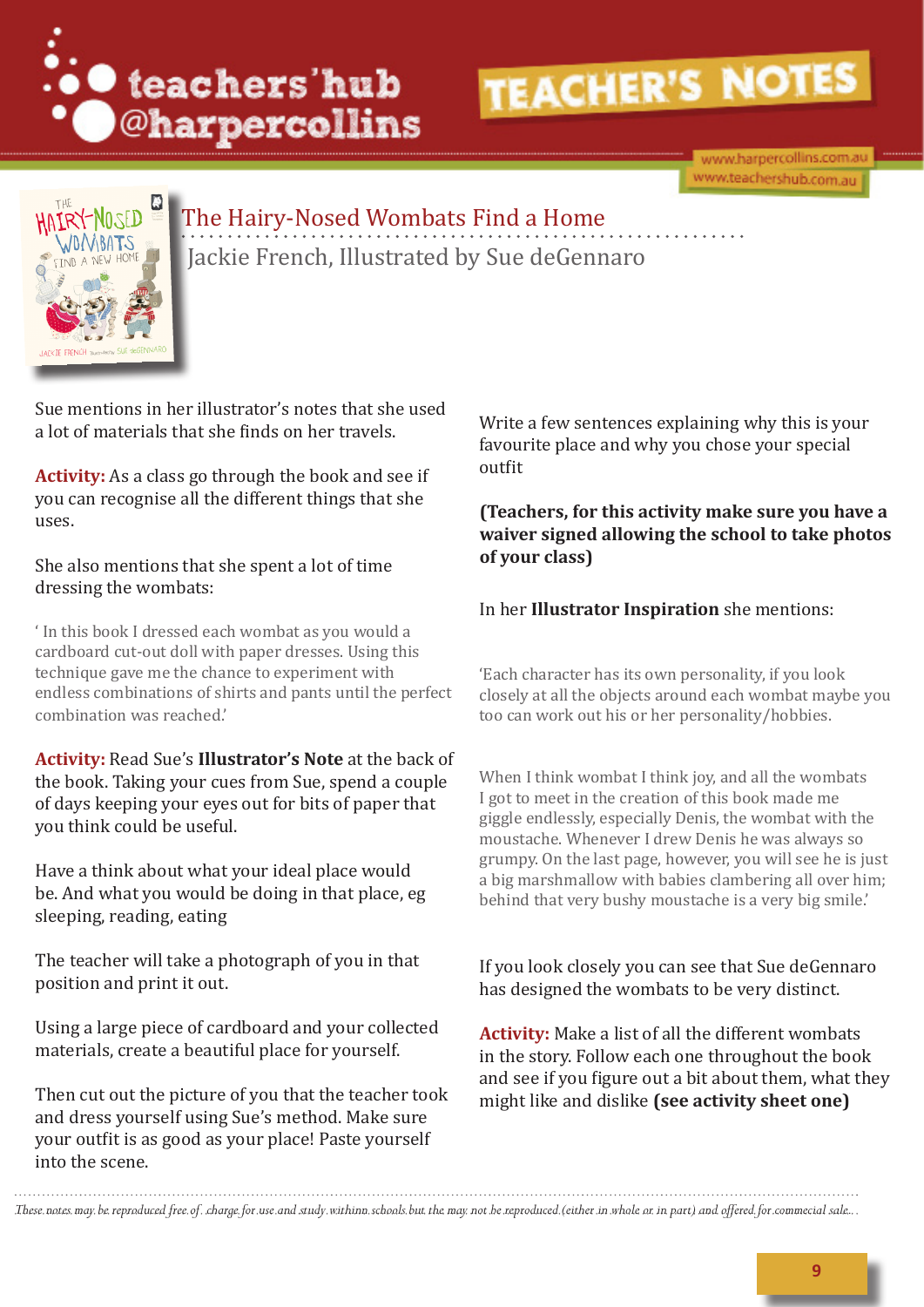

www.harpercollins.com.au www.teachershub.com.au

# Activity Sheet One: Who are the wombats?

| Name:                | Likes:       | Dislikes:       |
|----------------------|--------------|-----------------|
| Name: Denis          | Denis likes: | Denis dislikes: |
| Name:<br>ä<br>ð<br>a | Likes:       | Dislikes:       |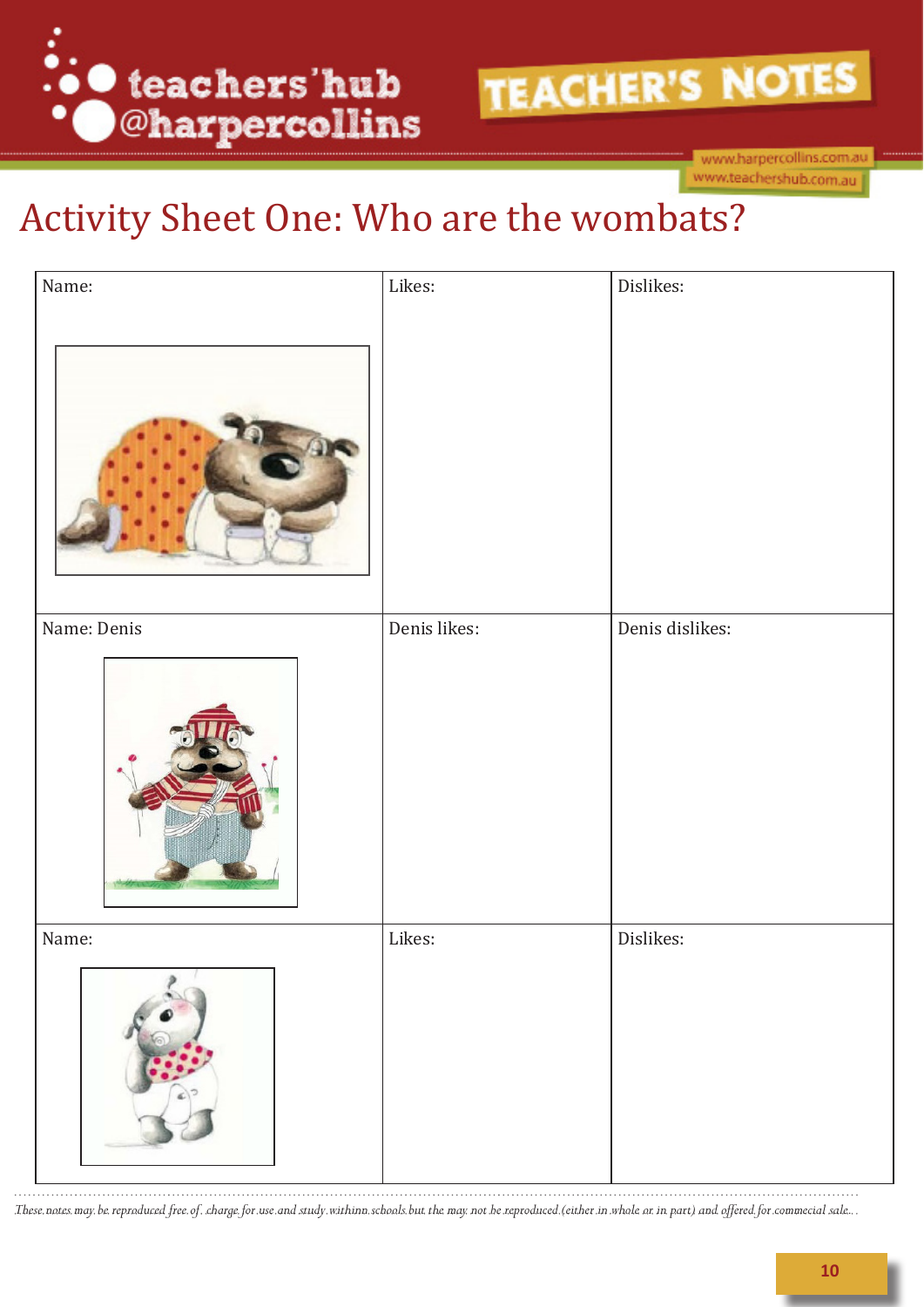



www.harpercollins.com.au www.teachershub.com.au

| Name:        | Likes: | Dislikes: |
|--------------|--------|-----------|
|              |        |           |
| Name:        | Likes: | Dislikes: |
| <b>MILIA</b> |        |           |
| Name:        | Likes: | Dislikes: |
|              |        |           |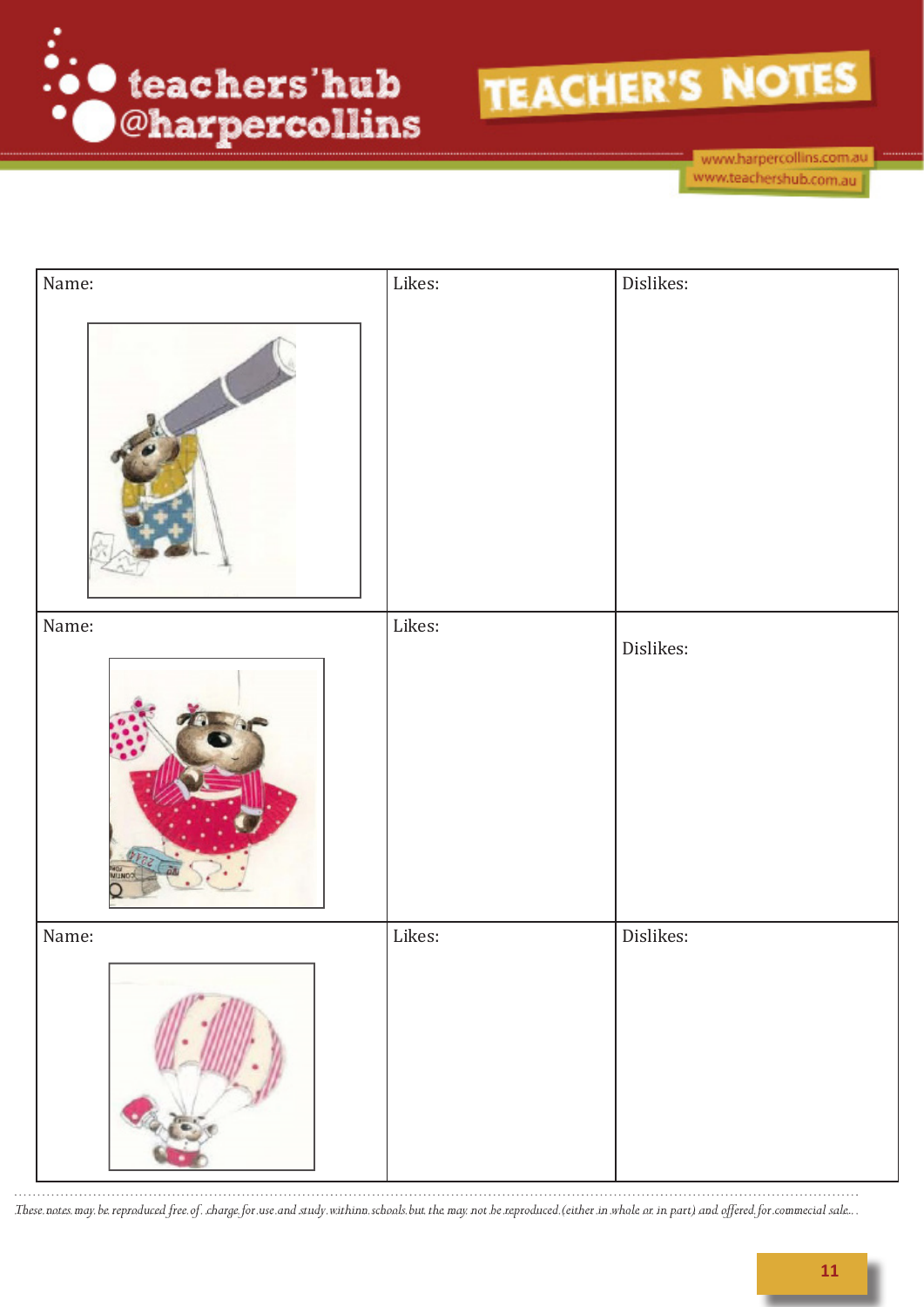

www.harpercollins.com.au www.teachershub.com.au

# Activity: Hairy-nosed Wombat Day

**May 11** is Hairy-Nosed Wombat Day — a day where you can dust your whiskers off, and wear them to raise awareness of the plight of the Hairynosed wombat. If you go to the wombat foundation, there a some examples of people proudly wearing their whiskers.

If you don't already have some whiskers to dust off, you can make your own.

Think of whiskery things: Thread, thin strips of material, ribbons, fake fur, any of these things will do.

(Jackie French likes to experiment with plaited wool ones, this year she is going long and blonde!)

Then get a nose, an egg carton would work well, but half a ping-pong ball, even some cardboard would work well too and stick your chosen whiskers on.

Make two small holes on either side of your nose and thread some elastic or ribbon through and make sure you tie it tightly enough so that it doesn't slip off

And you're now ready!

If you're in a pinch, you can draw them on with lipstick or an eye-pencil. Maybe not a great idea to use text or indelible ink!